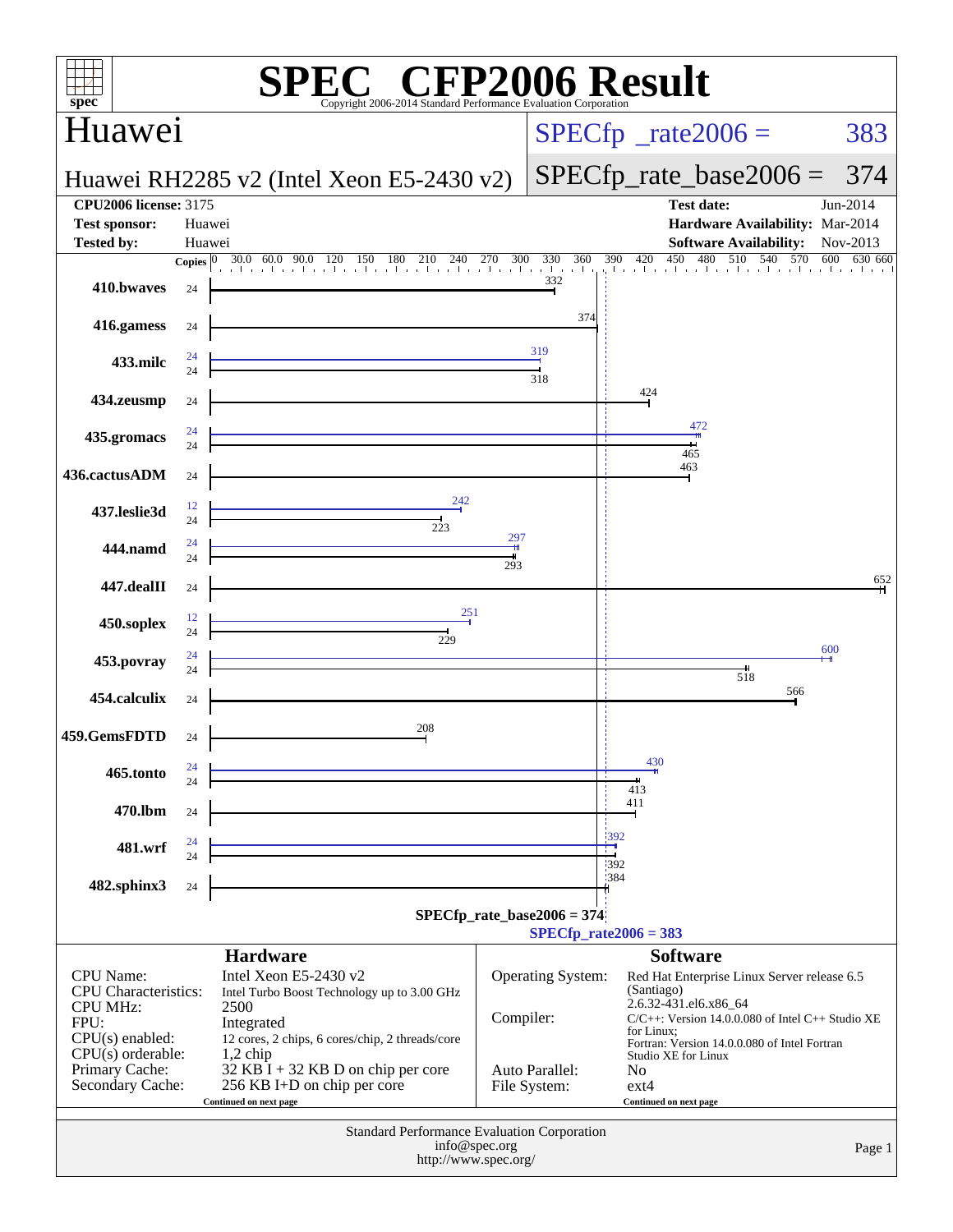

#### Huawei

#### $SPECTp\_rate2006 = 383$

Huawei RH2285 v2 (Intel Xeon E5-2430 v2)

## [SPECfp\\_rate\\_base2006 =](http://www.spec.org/auto/cpu2006/Docs/result-fields.html#SPECfpratebase2006) 374

**[CPU2006 license:](http://www.spec.org/auto/cpu2006/Docs/result-fields.html#CPU2006license)** 3175 **[Test date:](http://www.spec.org/auto/cpu2006/Docs/result-fields.html#Testdate)** Jun-2014 **[Test sponsor:](http://www.spec.org/auto/cpu2006/Docs/result-fields.html#Testsponsor)** Huawei **[Hardware Availability:](http://www.spec.org/auto/cpu2006/Docs/result-fields.html#HardwareAvailability)** Mar-2014 **[Tested by:](http://www.spec.org/auto/cpu2006/Docs/result-fields.html#Testedby)** Huawei **[Software Availability:](http://www.spec.org/auto/cpu2006/Docs/result-fields.html#SoftwareAvailability)** Nov-2013 [System State:](http://www.spec.org/auto/cpu2006/Docs/result-fields.html#SystemState) Run level 3 (multi-user)<br>Base Pointers: 32/64-bit

[L3 Cache:](http://www.spec.org/auto/cpu2006/Docs/result-fields.html#L3Cache) 15 MB I+D on chip per chip<br>Other Cache: None [Other Cache:](http://www.spec.org/auto/cpu2006/Docs/result-fields.html#OtherCache) [Memory:](http://www.spec.org/auto/cpu2006/Docs/result-fields.html#Memory) 96 GB (12 x 8 GB 2Rx4 PC3-12800R-11, ECC) [Disk Subsystem:](http://www.spec.org/auto/cpu2006/Docs/result-fields.html#DiskSubsystem) 1 x 300 GB SAS, 10000 RPM

| Other Hardware:  |               | None           |                  |                |       |                      |              |               |                |              |                |              |                |              |
|------------------|---------------|----------------|------------------|----------------|-------|----------------------|--------------|---------------|----------------|--------------|----------------|--------------|----------------|--------------|
|                  |               |                |                  |                |       | <b>Results Table</b> |              |               |                |              |                |              |                |              |
|                  | <b>Base</b>   |                |                  |                |       |                      | <b>Peak</b>  |               |                |              |                |              |                |              |
| <b>Benchmark</b> | <b>Copies</b> | <b>Seconds</b> | Ratio            | <b>Seconds</b> | Ratio | <b>Seconds</b>       | Ratio        | <b>Copies</b> | <b>Seconds</b> | <b>Ratio</b> | <b>Seconds</b> | <b>Ratio</b> | <b>Seconds</b> | <b>Ratio</b> |
| 410.bwayes       | 24            | 979            | 333 <sup>I</sup> | 982            | 332   | 981                  | <u>332  </u> | 24            | 979            | 333          | 982            | 332          | 981            | <u>332</u>   |
| 416.gamess       | 24            | 1257           | 374              | 1254           | 375   | 1258                 | 374          | 24            | 1257           | 374          | 1254           | 375          | 1258           | 374          |
| 433.milc         | 24            | 692            | <b>318</b>       | 692            | 319   | 692                  | 318          | 24            | 692            | 319          | 692            | 319          | 692            | 319          |
| 434.zeusmp       | 24            | 515            | 424              | 515            | 424   | 515                  | 424          | 24            | 515            | 424          | 515            | 424          | 515            | 424          |
| 435.gromacs      | 24            | 369            | 465              | 369            | 464   | 365                  | 470          | 24            | 361            | 474          | 365            | 470          | 363            | 472          |
| 436.cactusADM    | 24            | 620            | 462              | 620            | 463   | 619                  | 463          | 24            | 620            | 462          | 620            | 463          | 619            | 463          |
| 437.leslie3d     | 24            | 1012           | 223              | 1011           | 223   | 1013                 | 223          | 12            | 465            | 242          | 466            | 242          | 465            | 242          |
| 444.namd         | 24            | 658            | 292              | 653            | 295   | 657                  | 293          | 24            | 649            | 297          | 646            | 298          | 655            | 294          |
| 447.dealII       | 24            | 421            | 652              | 421            | 652   | 424                  | 648          | 24            | 421            | 652          | 421            | 652          | 424            | 648          |
| 450.soplex       | 24            | 872            | 229              | 873            | 229   | 875                  | 229          | 12            | 399            | 251          | 398            | 252          | 400            | 250          |
| 453.povray       | 24            | 247            | 518              | 246            | 518   | 245                  | 520          | 24            | 216            | 591          | 213            | 600          | 212            | 601          |
| 454.calculix     | 24            | 350            | 565              | 349            | 567   | 350                  | 566          | 24            | 350            | 565          | 349            | 567          | 350            | 566          |
| 459.GemsFDTD     | 24            | 1224           | 208              | 1223           | 208   | 1223                 | <b>208</b>   | 24            | 1224           | 208          | 1223           | 208          | 1223           | 208          |
| 465.tonto        | 24            | 570            | 415              | 572            | 413   | 574                  | 411          | 24            | 550            | 429          | 546            | 432          | 549            | <b>430</b>   |
| 470.1bm          | 24            | 802            | 411              | 802            | 411   | 803                  | 411          | 24            | 802            | 411          | 802            | 411          | 803            | 411          |

[Base Pointers:](http://www.spec.org/auto/cpu2006/Docs/result-fields.html#BasePointers)

[Peak Pointers:](http://www.spec.org/auto/cpu2006/Docs/result-fields.html#PeakPointers) 32/64-bit [Other Software:](http://www.spec.org/auto/cpu2006/Docs/result-fields.html#OtherSoftware) None

[482.sphinx3](http://www.spec.org/auto/cpu2006/Docs/482.sphinx3.html) 24 **[1217](http://www.spec.org/auto/cpu2006/Docs/result-fields.html#Median) [384](http://www.spec.org/auto/cpu2006/Docs/result-fields.html#Median)** 1226 381 1216 385 24 **[1217](http://www.spec.org/auto/cpu2006/Docs/result-fields.html#Median) [384](http://www.spec.org/auto/cpu2006/Docs/result-fields.html#Median)** 1226 381 1216 385 Results appear in the [order in which they were run.](http://www.spec.org/auto/cpu2006/Docs/result-fields.html#RunOrder) Bold underlined text [indicates a median measurement.](http://www.spec.org/auto/cpu2006/Docs/result-fields.html#Median)

[481.wrf](http://www.spec.org/auto/cpu2006/Docs/481.wrf.html) 24 **[685](http://www.spec.org/auto/cpu2006/Docs/result-fields.html#Median) [392](http://www.spec.org/auto/cpu2006/Docs/result-fields.html#Median)** 685 391 684 392 24 685 391 683 393 **[683](http://www.spec.org/auto/cpu2006/Docs/result-fields.html#Median) [392](http://www.spec.org/auto/cpu2006/Docs/result-fields.html#Median)**

#### **[Submit Notes](http://www.spec.org/auto/cpu2006/Docs/result-fields.html#SubmitNotes)**

 The numactl mechanism was used to bind copies to processors. The config file option 'submit' was used to generate numactl commands to bind each copy to a specific processor. For details, please see the config file.

#### **[Operating System Notes](http://www.spec.org/auto/cpu2006/Docs/result-fields.html#OperatingSystemNotes)**

Stack size set to unlimited using "ulimit -s unlimited"

#### **[Platform Notes](http://www.spec.org/auto/cpu2006/Docs/result-fields.html#PlatformNotes)**

 Sysinfo program /spec/config/sysinfo.rev6818 \$Rev: 6818 \$ \$Date:: 2012-07-17 #\$ e86d102572650a6e4d596a3cee98f191 running on localhost.localdomain Mon Jun 23 21:24:51 2014

Continued on next page

Standard Performance Evaluation Corporation [info@spec.org](mailto:info@spec.org) <http://www.spec.org/>

Page 2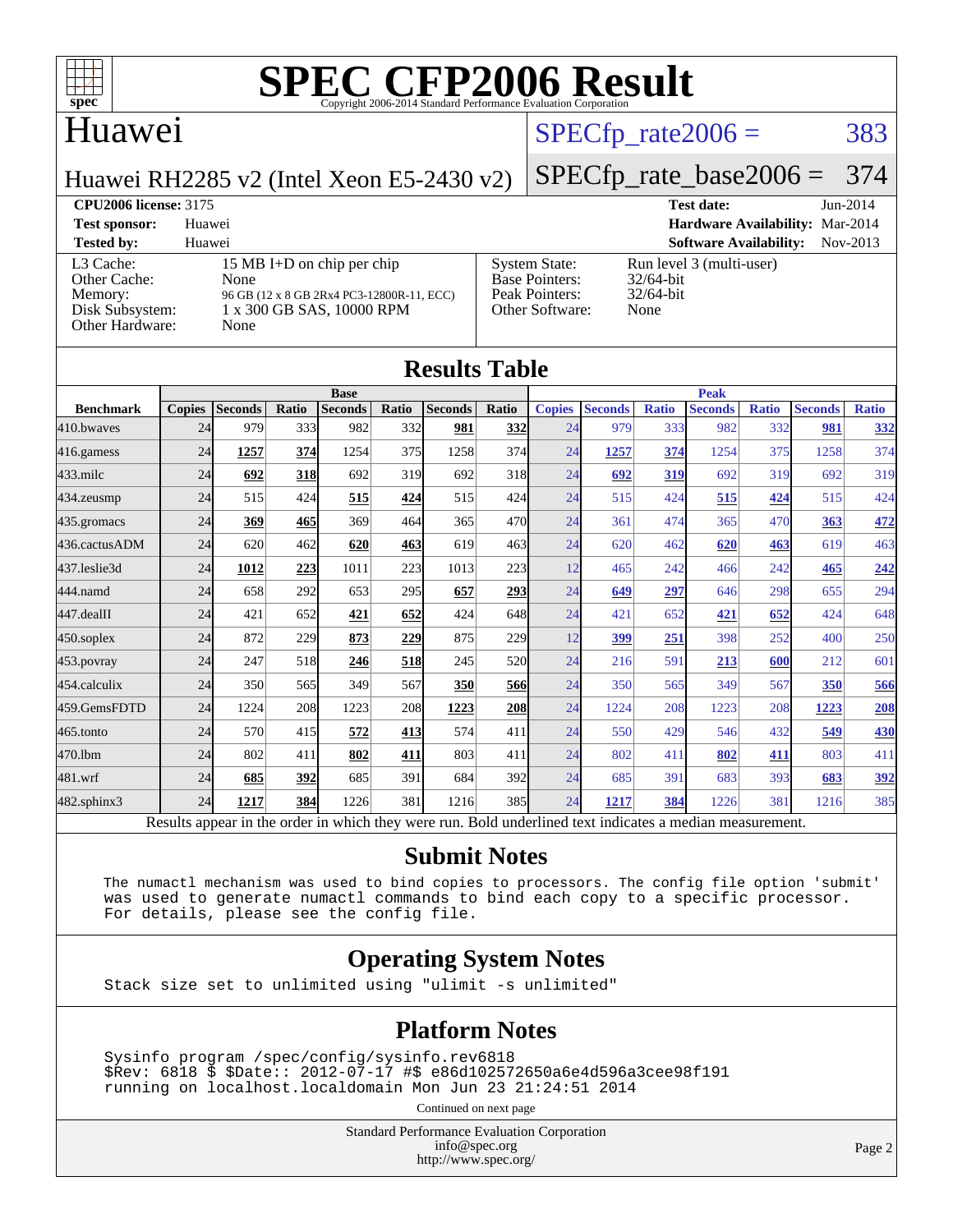

#### Huawei

 $SPECTp\_rate2006 = 383$ 

[SPECfp\\_rate\\_base2006 =](http://www.spec.org/auto/cpu2006/Docs/result-fields.html#SPECfpratebase2006) 374

Huawei RH2285 v2 (Intel Xeon E5-2430 v2)

**[CPU2006 license:](http://www.spec.org/auto/cpu2006/Docs/result-fields.html#CPU2006license)** 3175 **[Test date:](http://www.spec.org/auto/cpu2006/Docs/result-fields.html#Testdate)** Jun-2014 **[Test sponsor:](http://www.spec.org/auto/cpu2006/Docs/result-fields.html#Testsponsor)** Huawei **[Hardware Availability:](http://www.spec.org/auto/cpu2006/Docs/result-fields.html#HardwareAvailability)** Mar-2014 **[Tested by:](http://www.spec.org/auto/cpu2006/Docs/result-fields.html#Testedby)** Huawei **[Software Availability:](http://www.spec.org/auto/cpu2006/Docs/result-fields.html#SoftwareAvailability)** Nov-2013

#### **[Platform Notes \(Continued\)](http://www.spec.org/auto/cpu2006/Docs/result-fields.html#PlatformNotes)**

Standard Performance Evaluation Corporation This section contains SUT (System Under Test) info as seen by some common utilities. To remove or add to this section, see: <http://www.spec.org/cpu2006/Docs/config.html#sysinfo> From /proc/cpuinfo model name : Intel $(R)$  Xeon $(R)$  CPU E5-2430 v2 @ 2.50GHz 2 "physical id"s (chips) 24 "processors" cores, siblings (Caution: counting these is hw and system dependent. The following excerpts from /proc/cpuinfo might not be reliable. Use with caution.) cpu cores : 6 siblings : 12 physical 0: cores 0 1 2 3 4 5 physical 1: cores 0 1 2 3 4 5 cache size : 15360 KB From /proc/meminfo<br>MemTotal: 99010156 kB HugePages\_Total: 0 Hugepagesize: 2048 kB /usr/bin/lsb\_release -d Red Hat Enterprise Linux Server release 6.5 (Santiago) From /etc/\*release\* /etc/\*version\* redhat-release: Red Hat Enterprise Linux Server release 6.5 (Santiago) system-release: Red Hat Enterprise Linux Server release 6.5 (Santiago) system-release-cpe: cpe:/o:redhat:enterprise\_linux:6server:ga:server uname -a: Linux localhost.localdomain 2.6.32-431.el6.x86\_64 #1 SMP Sun Nov 10 22:19:54 EST 2013 x86\_64 x86\_64 x86\_64 GNU/Linux run-level 3 Jun 23 09:20 SPEC is set to: /spec<br>Filesystem Type Type Size Used Avail Use% Mounted on /dev/sda2 ext4 540G 41G 473G 8% / Additional information from dmidecode: BIOS Insyde Corp. RMIBV379 03/19/2014 Memory: 12x Micron 36JSF1G72PZ-1G6K1 8 GB 1600 MHz 2 rank (End of data from sysinfo program)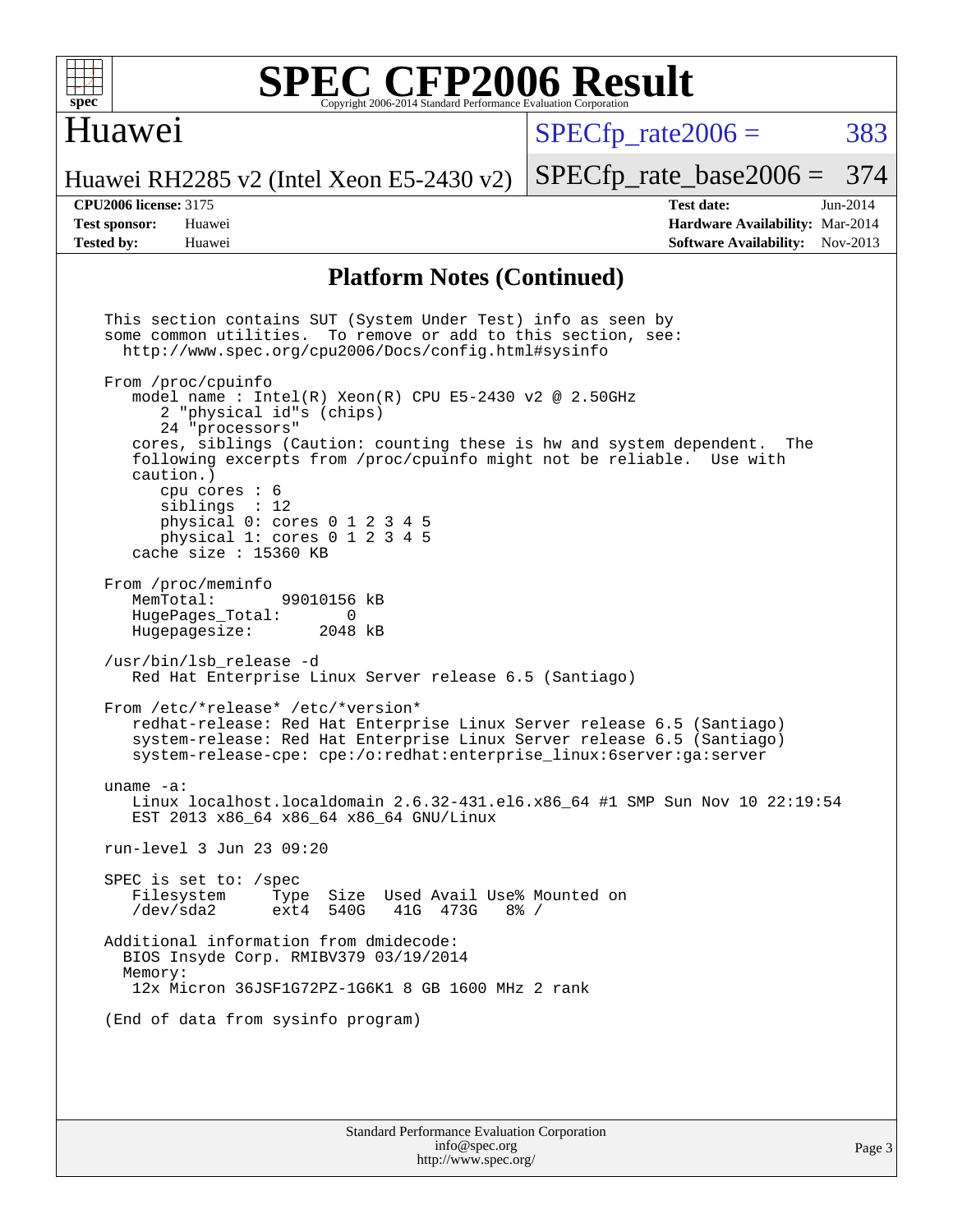

#### Huawei

 $SPECTp\_rate2006 = 383$ 

Huawei RH2285 v2 (Intel Xeon E5-2430 v2)

**[Test sponsor:](http://www.spec.org/auto/cpu2006/Docs/result-fields.html#Testsponsor)** Huawei **[Hardware Availability:](http://www.spec.org/auto/cpu2006/Docs/result-fields.html#HardwareAvailability)** Mar-2014 **[Tested by:](http://www.spec.org/auto/cpu2006/Docs/result-fields.html#Testedby)** Huawei **[Software Availability:](http://www.spec.org/auto/cpu2006/Docs/result-fields.html#SoftwareAvailability)** Nov-2013

[SPECfp\\_rate\\_base2006 =](http://www.spec.org/auto/cpu2006/Docs/result-fields.html#SPECfpratebase2006) 374 **[CPU2006 license:](http://www.spec.org/auto/cpu2006/Docs/result-fields.html#CPU2006license)** 3175 **[Test date:](http://www.spec.org/auto/cpu2006/Docs/result-fields.html#Testdate)** Jun-2014

#### **[General Notes](http://www.spec.org/auto/cpu2006/Docs/result-fields.html#GeneralNotes)**

Environment variables set by runspec before the start of the run: LD LIBRARY PATH = "/spec/libs/32:/spec/libs/64:/spec/sh"

 Binaries compiled on a system with 1x Core i7-860 CPU + 8GB memory using RedHat EL 6.4 Transparent Huge Pages enabled with: echo always > /sys/kernel/mm/redhat\_transparent\_hugepage/enabled Filesystem page cache cleared with: echo 1> /proc/sys/vm/drop\_caches runspec command invoked through numactl i.e.: numactl --interleave=all runspec <etc> The Huawei RH2285H v2 and Huawei RH2285 v2 models are electronically equivalent. The results have been measured on a Huawei RH2285H v2 model.

#### **[Base Compiler Invocation](http://www.spec.org/auto/cpu2006/Docs/result-fields.html#BaseCompilerInvocation)**

[C benchmarks](http://www.spec.org/auto/cpu2006/Docs/result-fields.html#Cbenchmarks): icc  $-m64$ 

[C++ benchmarks:](http://www.spec.org/auto/cpu2006/Docs/result-fields.html#CXXbenchmarks) [icpc -m64](http://www.spec.org/cpu2006/results/res2014q3/cpu2006-20140719-30537.flags.html#user_CXXbase_intel_icpc_64bit_bedb90c1146cab66620883ef4f41a67e)

[Fortran benchmarks](http://www.spec.org/auto/cpu2006/Docs/result-fields.html#Fortranbenchmarks): [ifort -m64](http://www.spec.org/cpu2006/results/res2014q3/cpu2006-20140719-30537.flags.html#user_FCbase_intel_ifort_64bit_ee9d0fb25645d0210d97eb0527dcc06e)

[Benchmarks using both Fortran and C](http://www.spec.org/auto/cpu2006/Docs/result-fields.html#BenchmarksusingbothFortranandC): [icc -m64](http://www.spec.org/cpu2006/results/res2014q3/cpu2006-20140719-30537.flags.html#user_CC_FCbase_intel_icc_64bit_0b7121f5ab7cfabee23d88897260401c) [ifort -m64](http://www.spec.org/cpu2006/results/res2014q3/cpu2006-20140719-30537.flags.html#user_CC_FCbase_intel_ifort_64bit_ee9d0fb25645d0210d97eb0527dcc06e)

## **[Base Portability Flags](http://www.spec.org/auto/cpu2006/Docs/result-fields.html#BasePortabilityFlags)**

| 410.bwaves: -DSPEC CPU LP64                |                                                                |
|--------------------------------------------|----------------------------------------------------------------|
| 416.gamess: -DSPEC_CPU_LP64                |                                                                |
| 433.milc: -DSPEC CPU LP64                  |                                                                |
| 434.zeusmp: -DSPEC_CPU_LP64                |                                                                |
| 435.gromacs: -DSPEC_CPU_LP64 -nofor_main   |                                                                |
| 436.cactusADM: -DSPEC CPU LP64 -nofor main |                                                                |
| 437.leslie3d: -DSPEC CPU LP64              |                                                                |
| 444.namd: -DSPEC CPU LP64                  |                                                                |
| 447.dealII: -DSPEC CPU LP64                |                                                                |
| 450.soplex: -DSPEC_CPU_LP64                |                                                                |
| 453.povray: -DSPEC_CPU_LP64                |                                                                |
| 454.calculix: -DSPEC CPU LP64 -nofor main  |                                                                |
| 459. GemsFDTD: - DSPEC CPU LP64            |                                                                |
| 465.tonto: - DSPEC CPU LP64                |                                                                |
| 470.1bm: - DSPEC CPU LP64                  |                                                                |
|                                            | 481.wrf: -DSPEC CPU_LP64 -DSPEC_CPU_CASE_FLAG -DSPEC_CPU_LINUX |
| 482.sphinx3: -DSPEC CPU LP64               |                                                                |

| <b>Standard Performance Evaluation Corporation</b> |
|----------------------------------------------------|
| info@spec.org                                      |
| http://www.spec.org/                               |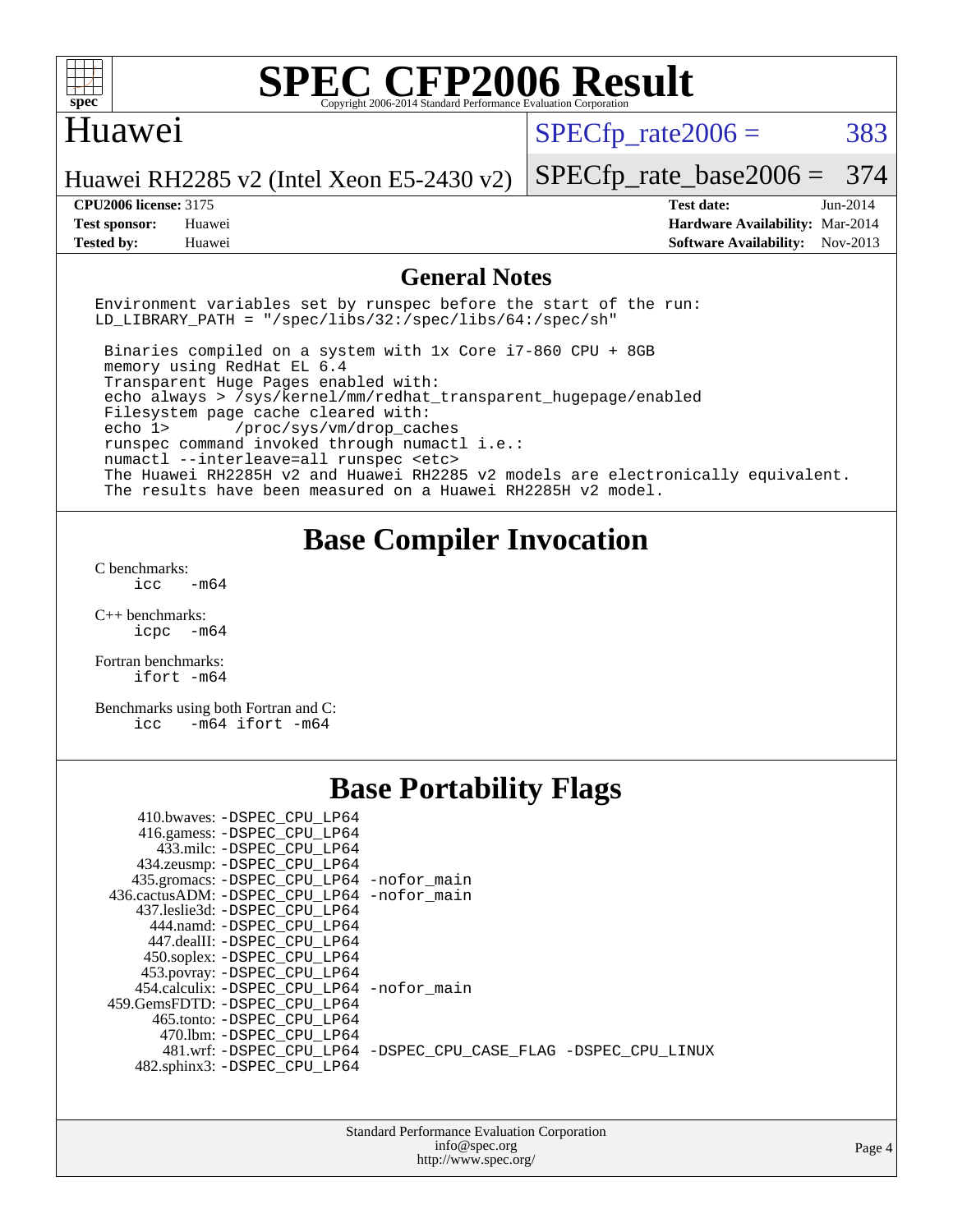

#### Huawei

 $SPECTp\_rate2006 = 383$ 

Huawei RH2285 v2 (Intel Xeon E5-2430 v2)

**[Test sponsor:](http://www.spec.org/auto/cpu2006/Docs/result-fields.html#Testsponsor)** Huawei **[Hardware Availability:](http://www.spec.org/auto/cpu2006/Docs/result-fields.html#HardwareAvailability)** Mar-2014 **[Tested by:](http://www.spec.org/auto/cpu2006/Docs/result-fields.html#Testedby)** Huawei **[Software Availability:](http://www.spec.org/auto/cpu2006/Docs/result-fields.html#SoftwareAvailability)** Nov-2013

[SPECfp\\_rate\\_base2006 =](http://www.spec.org/auto/cpu2006/Docs/result-fields.html#SPECfpratebase2006) 374 **[CPU2006 license:](http://www.spec.org/auto/cpu2006/Docs/result-fields.html#CPU2006license)** 3175 **[Test date:](http://www.spec.org/auto/cpu2006/Docs/result-fields.html#Testdate)** Jun-2014

## **[Base Optimization Flags](http://www.spec.org/auto/cpu2006/Docs/result-fields.html#BaseOptimizationFlags)**

[C benchmarks](http://www.spec.org/auto/cpu2006/Docs/result-fields.html#Cbenchmarks):

[-xAVX](http://www.spec.org/cpu2006/results/res2014q3/cpu2006-20140719-30537.flags.html#user_CCbase_f-xAVX) [-ipo](http://www.spec.org/cpu2006/results/res2014q3/cpu2006-20140719-30537.flags.html#user_CCbase_f-ipo) [-O3](http://www.spec.org/cpu2006/results/res2014q3/cpu2006-20140719-30537.flags.html#user_CCbase_f-O3) [-no-prec-div](http://www.spec.org/cpu2006/results/res2014q3/cpu2006-20140719-30537.flags.html#user_CCbase_f-no-prec-div) [-opt-prefetch](http://www.spec.org/cpu2006/results/res2014q3/cpu2006-20140719-30537.flags.html#user_CCbase_f-opt-prefetch) [-auto-p32](http://www.spec.org/cpu2006/results/res2014q3/cpu2006-20140719-30537.flags.html#user_CCbase_f-auto-p32) [-ansi-alias](http://www.spec.org/cpu2006/results/res2014q3/cpu2006-20140719-30537.flags.html#user_CCbase_f-ansi-alias) [-opt-mem-layout-trans=3](http://www.spec.org/cpu2006/results/res2014q3/cpu2006-20140719-30537.flags.html#user_CCbase_f-opt-mem-layout-trans_a7b82ad4bd7abf52556d4961a2ae94d5)

[C++ benchmarks:](http://www.spec.org/auto/cpu2006/Docs/result-fields.html#CXXbenchmarks)

[-xAVX](http://www.spec.org/cpu2006/results/res2014q3/cpu2006-20140719-30537.flags.html#user_CXXbase_f-xAVX) [-ipo](http://www.spec.org/cpu2006/results/res2014q3/cpu2006-20140719-30537.flags.html#user_CXXbase_f-ipo) [-O3](http://www.spec.org/cpu2006/results/res2014q3/cpu2006-20140719-30537.flags.html#user_CXXbase_f-O3) [-no-prec-div](http://www.spec.org/cpu2006/results/res2014q3/cpu2006-20140719-30537.flags.html#user_CXXbase_f-no-prec-div) [-opt-prefetch](http://www.spec.org/cpu2006/results/res2014q3/cpu2006-20140719-30537.flags.html#user_CXXbase_f-opt-prefetch) [-auto-p32](http://www.spec.org/cpu2006/results/res2014q3/cpu2006-20140719-30537.flags.html#user_CXXbase_f-auto-p32) [-ansi-alias](http://www.spec.org/cpu2006/results/res2014q3/cpu2006-20140719-30537.flags.html#user_CXXbase_f-ansi-alias) [-opt-mem-layout-trans=3](http://www.spec.org/cpu2006/results/res2014q3/cpu2006-20140719-30537.flags.html#user_CXXbase_f-opt-mem-layout-trans_a7b82ad4bd7abf52556d4961a2ae94d5)

[Fortran benchmarks](http://www.spec.org/auto/cpu2006/Docs/result-fields.html#Fortranbenchmarks): [-xAVX](http://www.spec.org/cpu2006/results/res2014q3/cpu2006-20140719-30537.flags.html#user_FCbase_f-xAVX) [-ipo](http://www.spec.org/cpu2006/results/res2014q3/cpu2006-20140719-30537.flags.html#user_FCbase_f-ipo) [-O3](http://www.spec.org/cpu2006/results/res2014q3/cpu2006-20140719-30537.flags.html#user_FCbase_f-O3) [-no-prec-div](http://www.spec.org/cpu2006/results/res2014q3/cpu2006-20140719-30537.flags.html#user_FCbase_f-no-prec-div) [-opt-prefetch](http://www.spec.org/cpu2006/results/res2014q3/cpu2006-20140719-30537.flags.html#user_FCbase_f-opt-prefetch)

[Benchmarks using both Fortran and C](http://www.spec.org/auto/cpu2006/Docs/result-fields.html#BenchmarksusingbothFortranandC):

[-xAVX](http://www.spec.org/cpu2006/results/res2014q3/cpu2006-20140719-30537.flags.html#user_CC_FCbase_f-xAVX) [-ipo](http://www.spec.org/cpu2006/results/res2014q3/cpu2006-20140719-30537.flags.html#user_CC_FCbase_f-ipo) [-O3](http://www.spec.org/cpu2006/results/res2014q3/cpu2006-20140719-30537.flags.html#user_CC_FCbase_f-O3) [-no-prec-div](http://www.spec.org/cpu2006/results/res2014q3/cpu2006-20140719-30537.flags.html#user_CC_FCbase_f-no-prec-div) [-opt-prefetch](http://www.spec.org/cpu2006/results/res2014q3/cpu2006-20140719-30537.flags.html#user_CC_FCbase_f-opt-prefetch) [-auto-p32](http://www.spec.org/cpu2006/results/res2014q3/cpu2006-20140719-30537.flags.html#user_CC_FCbase_f-auto-p32) [-ansi-alias](http://www.spec.org/cpu2006/results/res2014q3/cpu2006-20140719-30537.flags.html#user_CC_FCbase_f-ansi-alias) [-opt-mem-layout-trans=3](http://www.spec.org/cpu2006/results/res2014q3/cpu2006-20140719-30537.flags.html#user_CC_FCbase_f-opt-mem-layout-trans_a7b82ad4bd7abf52556d4961a2ae94d5)

## **[Peak Compiler Invocation](http://www.spec.org/auto/cpu2006/Docs/result-fields.html#PeakCompilerInvocation)**

[C benchmarks](http://www.spec.org/auto/cpu2006/Docs/result-fields.html#Cbenchmarks):  $icc$   $-m64$ 

[C++ benchmarks \(except as noted below\):](http://www.spec.org/auto/cpu2006/Docs/result-fields.html#CXXbenchmarksexceptasnotedbelow) [icpc -m64](http://www.spec.org/cpu2006/results/res2014q3/cpu2006-20140719-30537.flags.html#user_CXXpeak_intel_icpc_64bit_bedb90c1146cab66620883ef4f41a67e)

450.soplex: [icpc -m32](http://www.spec.org/cpu2006/results/res2014q3/cpu2006-20140719-30537.flags.html#user_peakCXXLD450_soplex_intel_icpc_4e5a5ef1a53fd332b3c49e69c3330699)

[Fortran benchmarks](http://www.spec.org/auto/cpu2006/Docs/result-fields.html#Fortranbenchmarks): [ifort -m64](http://www.spec.org/cpu2006/results/res2014q3/cpu2006-20140719-30537.flags.html#user_FCpeak_intel_ifort_64bit_ee9d0fb25645d0210d97eb0527dcc06e)

[Benchmarks using both Fortran and C](http://www.spec.org/auto/cpu2006/Docs/result-fields.html#BenchmarksusingbothFortranandC):<br>icc -m64 ifort -m64  $-m64$  ifort  $-m64$ 

## **[Peak Portability Flags](http://www.spec.org/auto/cpu2006/Docs/result-fields.html#PeakPortabilityFlags)**

| 410.bwaves: - DSPEC_CPU_LP64                 |  |
|----------------------------------------------|--|
| 416.gamess: -DSPEC_CPU_LP64                  |  |
| 433.milc: - DSPEC_CPU LP64                   |  |
| 434.zeusmp: -DSPEC_CPU_LP64                  |  |
| 435.gromacs: -DSPEC_CPU_LP64 -nofor_main     |  |
| 436.cactusADM: - DSPEC CPU LP64 - nofor main |  |
| 437.leslie3d: -DSPEC CPU LP64                |  |
| 444.namd: - DSPEC CPU LP64                   |  |
| 447.dealII: -DSPEC CPU LP64                  |  |
| 453.povray: -DSPEC_CPU_LP64                  |  |
| 454.calculix: - DSPEC CPU LP64 - nofor main  |  |
| 459.GemsFDTD: - DSPEC_CPU_LP64               |  |

Continued on next page

Standard Performance Evaluation Corporation [info@spec.org](mailto:info@spec.org) <http://www.spec.org/>

Page 5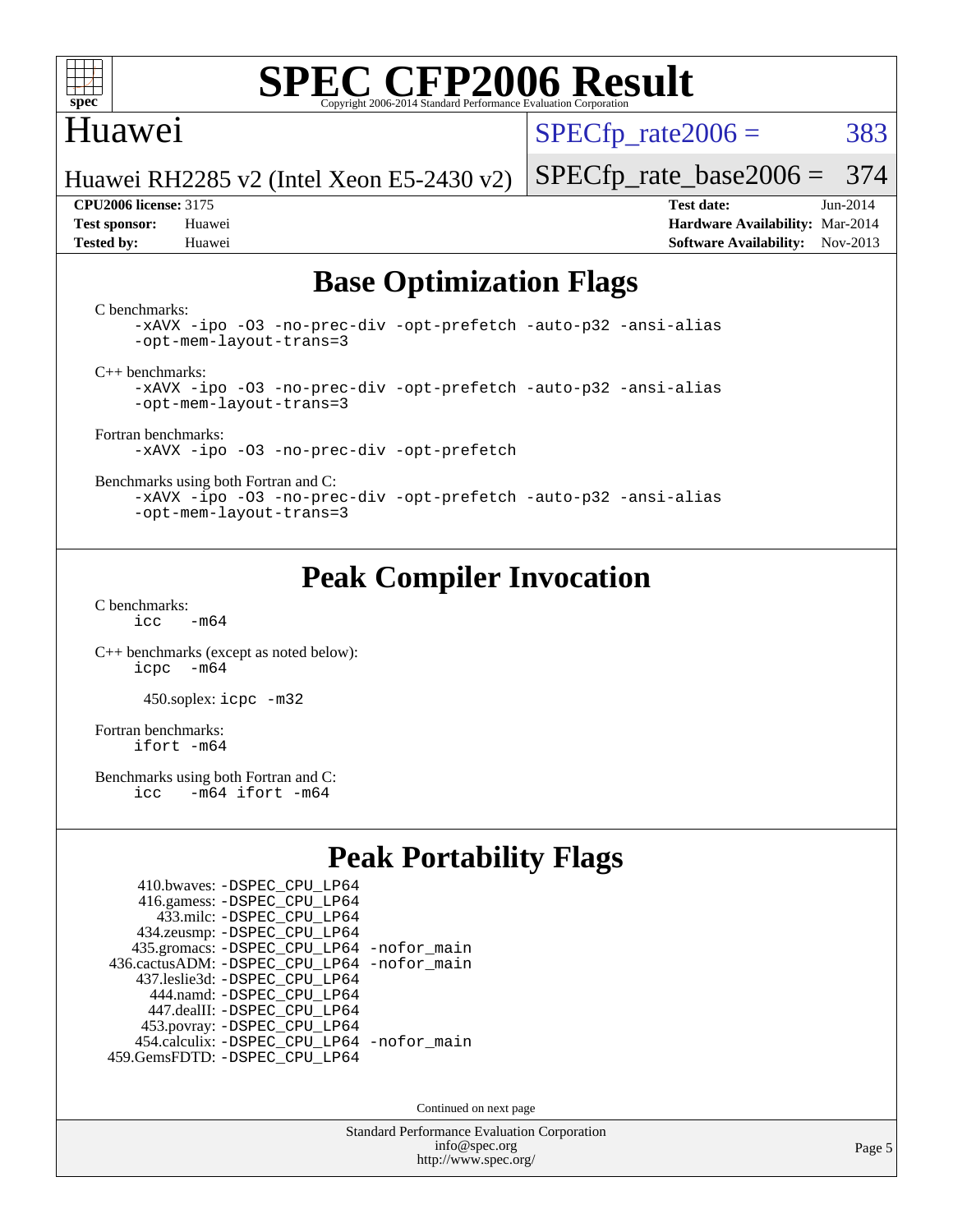

### Huawei

 $SPECTp\_rate2006 = 383$ 

[SPECfp\\_rate\\_base2006 =](http://www.spec.org/auto/cpu2006/Docs/result-fields.html#SPECfpratebase2006) 374

Huawei RH2285 v2 (Intel Xeon E5-2430 v2)

**[CPU2006 license:](http://www.spec.org/auto/cpu2006/Docs/result-fields.html#CPU2006license)** 3175 **[Test date:](http://www.spec.org/auto/cpu2006/Docs/result-fields.html#Testdate)** Jun-2014 **[Test sponsor:](http://www.spec.org/auto/cpu2006/Docs/result-fields.html#Testsponsor)** Huawei **[Hardware Availability:](http://www.spec.org/auto/cpu2006/Docs/result-fields.html#HardwareAvailability)** Mar-2014 **[Tested by:](http://www.spec.org/auto/cpu2006/Docs/result-fields.html#Testedby)** Huawei **[Software Availability:](http://www.spec.org/auto/cpu2006/Docs/result-fields.html#SoftwareAvailability)** Nov-2013

## **[Peak Portability Flags \(Continued\)](http://www.spec.org/auto/cpu2006/Docs/result-fields.html#PeakPortabilityFlags)**

 465.tonto: [-DSPEC\\_CPU\\_LP64](http://www.spec.org/cpu2006/results/res2014q3/cpu2006-20140719-30537.flags.html#suite_peakPORTABILITY465_tonto_DSPEC_CPU_LP64) 470.lbm: [-DSPEC\\_CPU\\_LP64](http://www.spec.org/cpu2006/results/res2014q3/cpu2006-20140719-30537.flags.html#suite_peakPORTABILITY470_lbm_DSPEC_CPU_LP64) 482.sphinx3: [-DSPEC\\_CPU\\_LP64](http://www.spec.org/cpu2006/results/res2014q3/cpu2006-20140719-30537.flags.html#suite_peakPORTABILITY482_sphinx3_DSPEC_CPU_LP64)

481.wrf: [-DSPEC\\_CPU\\_LP64](http://www.spec.org/cpu2006/results/res2014q3/cpu2006-20140719-30537.flags.html#suite_peakPORTABILITY481_wrf_DSPEC_CPU_LP64) [-DSPEC\\_CPU\\_CASE\\_FLAG](http://www.spec.org/cpu2006/results/res2014q3/cpu2006-20140719-30537.flags.html#b481.wrf_peakCPORTABILITY_DSPEC_CPU_CASE_FLAG) [-DSPEC\\_CPU\\_LINUX](http://www.spec.org/cpu2006/results/res2014q3/cpu2006-20140719-30537.flags.html#b481.wrf_peakCPORTABILITY_DSPEC_CPU_LINUX)

## **[Peak Optimization Flags](http://www.spec.org/auto/cpu2006/Docs/result-fields.html#PeakOptimizationFlags)**

[C benchmarks](http://www.spec.org/auto/cpu2006/Docs/result-fields.html#Cbenchmarks):

 433.milc: [-xAVX](http://www.spec.org/cpu2006/results/res2014q3/cpu2006-20140719-30537.flags.html#user_peakPASS2_CFLAGSPASS2_LDFLAGS433_milc_f-xAVX)(pass 2) [-prof-gen](http://www.spec.org/cpu2006/results/res2014q3/cpu2006-20140719-30537.flags.html#user_peakPASS1_CFLAGSPASS1_LDFLAGS433_milc_prof_gen_e43856698f6ca7b7e442dfd80e94a8fc)(pass 1) [-ipo](http://www.spec.org/cpu2006/results/res2014q3/cpu2006-20140719-30537.flags.html#user_peakPASS2_CFLAGSPASS2_LDFLAGS433_milc_f-ipo)(pass 2) [-O3](http://www.spec.org/cpu2006/results/res2014q3/cpu2006-20140719-30537.flags.html#user_peakPASS2_CFLAGSPASS2_LDFLAGS433_milc_f-O3)(pass 2) [-no-prec-div](http://www.spec.org/cpu2006/results/res2014q3/cpu2006-20140719-30537.flags.html#user_peakPASS2_CFLAGSPASS2_LDFLAGS433_milc_f-no-prec-div)(pass 2) [-opt-mem-layout-trans=3](http://www.spec.org/cpu2006/results/res2014q3/cpu2006-20140719-30537.flags.html#user_peakPASS2_CFLAGS433_milc_f-opt-mem-layout-trans_a7b82ad4bd7abf52556d4961a2ae94d5)(pass 2) [-prof-use](http://www.spec.org/cpu2006/results/res2014q3/cpu2006-20140719-30537.flags.html#user_peakPASS2_CFLAGSPASS2_LDFLAGS433_milc_prof_use_bccf7792157ff70d64e32fe3e1250b55)(pass 2) [-auto-ilp32](http://www.spec.org/cpu2006/results/res2014q3/cpu2006-20140719-30537.flags.html#user_peakCOPTIMIZE433_milc_f-auto-ilp32)

 $470$ .lbm: basepeak = yes

 $482$ .sphinx3: basepeak = yes

#### [C++ benchmarks:](http://www.spec.org/auto/cpu2006/Docs/result-fields.html#CXXbenchmarks)

 444.namd: [-xAVX](http://www.spec.org/cpu2006/results/res2014q3/cpu2006-20140719-30537.flags.html#user_peakPASS2_CXXFLAGSPASS2_LDFLAGS444_namd_f-xAVX)(pass 2) [-prof-gen](http://www.spec.org/cpu2006/results/res2014q3/cpu2006-20140719-30537.flags.html#user_peakPASS1_CXXFLAGSPASS1_LDFLAGS444_namd_prof_gen_e43856698f6ca7b7e442dfd80e94a8fc)(pass 1) [-ipo](http://www.spec.org/cpu2006/results/res2014q3/cpu2006-20140719-30537.flags.html#user_peakPASS2_CXXFLAGSPASS2_LDFLAGS444_namd_f-ipo)(pass 2) [-O3](http://www.spec.org/cpu2006/results/res2014q3/cpu2006-20140719-30537.flags.html#user_peakPASS2_CXXFLAGSPASS2_LDFLAGS444_namd_f-O3)(pass 2) [-no-prec-div](http://www.spec.org/cpu2006/results/res2014q3/cpu2006-20140719-30537.flags.html#user_peakPASS2_CXXFLAGSPASS2_LDFLAGS444_namd_f-no-prec-div)(pass 2) [-opt-mem-layout-trans=3](http://www.spec.org/cpu2006/results/res2014q3/cpu2006-20140719-30537.flags.html#user_peakPASS2_CXXFLAGS444_namd_f-opt-mem-layout-trans_a7b82ad4bd7abf52556d4961a2ae94d5)(pass 2) [-prof-use](http://www.spec.org/cpu2006/results/res2014q3/cpu2006-20140719-30537.flags.html#user_peakPASS2_CXXFLAGSPASS2_LDFLAGS444_namd_prof_use_bccf7792157ff70d64e32fe3e1250b55)(pass 2) [-fno-alias](http://www.spec.org/cpu2006/results/res2014q3/cpu2006-20140719-30537.flags.html#user_peakCXXOPTIMIZE444_namd_f-no-alias_694e77f6c5a51e658e82ccff53a9e63a) [-auto-ilp32](http://www.spec.org/cpu2006/results/res2014q3/cpu2006-20140719-30537.flags.html#user_peakCXXOPTIMIZE444_namd_f-auto-ilp32)

447.dealII: basepeak = yes

 $450$ .soplex:  $-x$ AVX(pass 2)  $-p$ rof-gen(pass 1)  $-i$ po(pass 2)  $-03$ (pass 2) [-no-prec-div](http://www.spec.org/cpu2006/results/res2014q3/cpu2006-20140719-30537.flags.html#user_peakPASS2_CXXFLAGSPASS2_LDFLAGS450_soplex_f-no-prec-div)(pass 2) [-opt-mem-layout-trans=3](http://www.spec.org/cpu2006/results/res2014q3/cpu2006-20140719-30537.flags.html#user_peakPASS2_CXXFLAGS450_soplex_f-opt-mem-layout-trans_a7b82ad4bd7abf52556d4961a2ae94d5)(pass 2) [-prof-use](http://www.spec.org/cpu2006/results/res2014q3/cpu2006-20140719-30537.flags.html#user_peakPASS2_CXXFLAGSPASS2_LDFLAGS450_soplex_prof_use_bccf7792157ff70d64e32fe3e1250b55)(pass 2) [-opt-malloc-options=3](http://www.spec.org/cpu2006/results/res2014q3/cpu2006-20140719-30537.flags.html#user_peakOPTIMIZE450_soplex_f-opt-malloc-options_13ab9b803cf986b4ee62f0a5998c2238)

 453.povray: [-xAVX](http://www.spec.org/cpu2006/results/res2014q3/cpu2006-20140719-30537.flags.html#user_peakPASS2_CXXFLAGSPASS2_LDFLAGS453_povray_f-xAVX)(pass 2) [-prof-gen](http://www.spec.org/cpu2006/results/res2014q3/cpu2006-20140719-30537.flags.html#user_peakPASS1_CXXFLAGSPASS1_LDFLAGS453_povray_prof_gen_e43856698f6ca7b7e442dfd80e94a8fc)(pass 1) [-ipo](http://www.spec.org/cpu2006/results/res2014q3/cpu2006-20140719-30537.flags.html#user_peakPASS2_CXXFLAGSPASS2_LDFLAGS453_povray_f-ipo)(pass 2) [-O3](http://www.spec.org/cpu2006/results/res2014q3/cpu2006-20140719-30537.flags.html#user_peakPASS2_CXXFLAGSPASS2_LDFLAGS453_povray_f-O3)(pass 2) [-no-prec-div](http://www.spec.org/cpu2006/results/res2014q3/cpu2006-20140719-30537.flags.html#user_peakPASS2_CXXFLAGSPASS2_LDFLAGS453_povray_f-no-prec-div)(pass 2) [-opt-mem-layout-trans=3](http://www.spec.org/cpu2006/results/res2014q3/cpu2006-20140719-30537.flags.html#user_peakPASS2_CXXFLAGS453_povray_f-opt-mem-layout-trans_a7b82ad4bd7abf52556d4961a2ae94d5)(pass 2) [-prof-use](http://www.spec.org/cpu2006/results/res2014q3/cpu2006-20140719-30537.flags.html#user_peakPASS2_CXXFLAGSPASS2_LDFLAGS453_povray_prof_use_bccf7792157ff70d64e32fe3e1250b55)(pass 2) [-unroll4](http://www.spec.org/cpu2006/results/res2014q3/cpu2006-20140719-30537.flags.html#user_peakCXXOPTIMIZE453_povray_f-unroll_4e5e4ed65b7fd20bdcd365bec371b81f) [-ansi-alias](http://www.spec.org/cpu2006/results/res2014q3/cpu2006-20140719-30537.flags.html#user_peakCXXOPTIMIZE453_povray_f-ansi-alias)

[Fortran benchmarks](http://www.spec.org/auto/cpu2006/Docs/result-fields.html#Fortranbenchmarks):

```
410.bwaves: basepeak = yes 416.gamess: basepeak = yes
    434.zeusmp: basepeak = yes
    437.leslie3d: -xAVX -ipo -O3 -no-prec-div -opt-prefetch
459.GemsFDTD: basepeak = yes 465.tonto: -xAVX(pass 2) -prof-gen(pass 1) -ipo(pass 2) -O3(pass 2)
              -no-prec-div(pass 2) -prof-use(pass 2) -unroll4 -auto
              -inline-calloc -opt-malloc-options=3
                                      Continued on next page
```
Standard Performance Evaluation Corporation [info@spec.org](mailto:info@spec.org) <http://www.spec.org/>